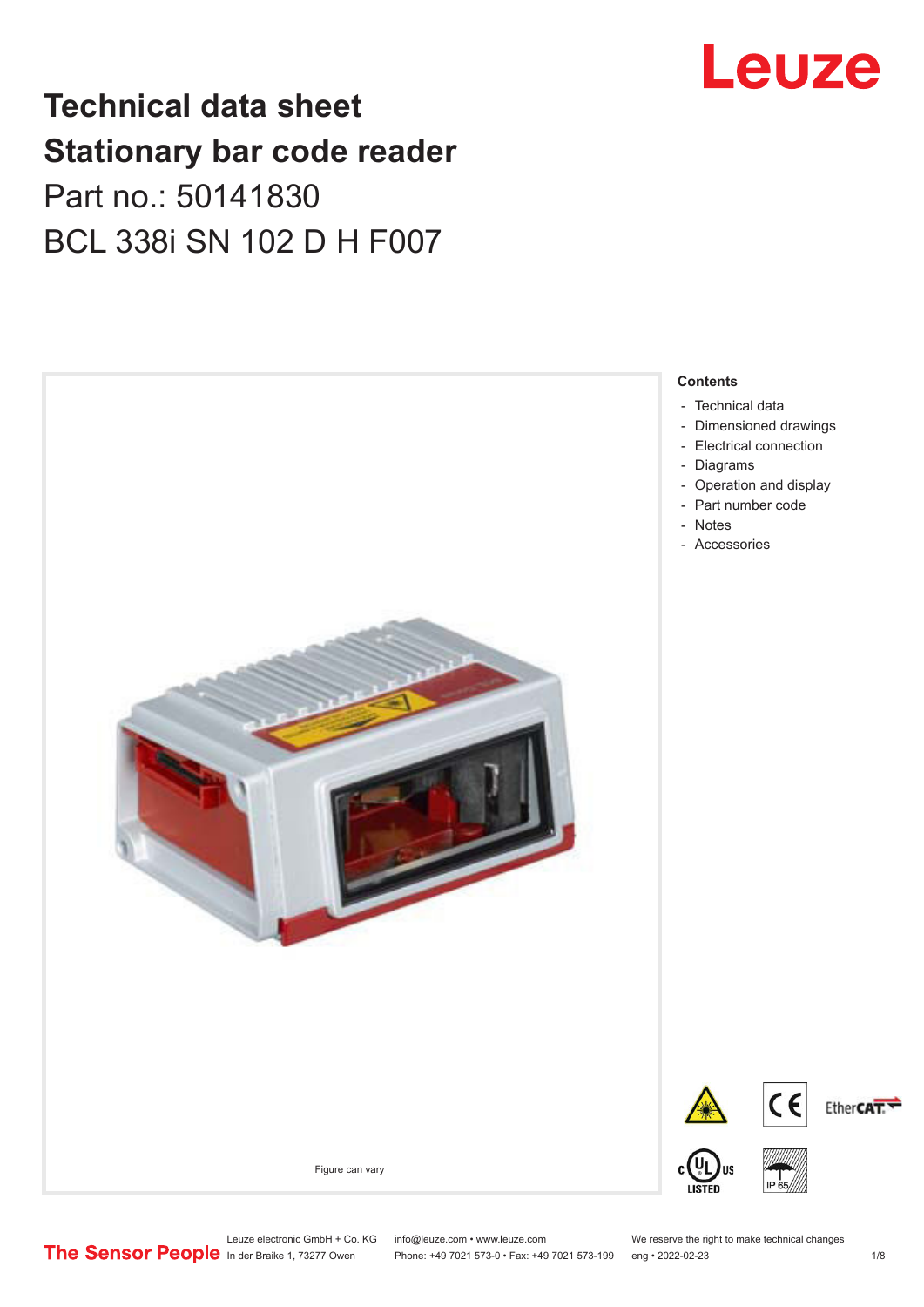### <span id="page-1-0"></span>**Technical data**

# Leuze

| <b>Basic data</b>                               |                                    |
|-------------------------------------------------|------------------------------------|
| <b>Series</b>                                   | <b>BCL 300i</b>                    |
| <b>Special version</b>                          |                                    |
| <b>Special version</b>                          | Heating                            |
| <b>Functions</b>                                |                                    |
| <b>Functions</b>                                | Alignment mode                     |
|                                                 | AutoConfig                         |
|                                                 | AutoControl                        |
|                                                 | AutoReflAct                        |
|                                                 | Code fragment technology           |
|                                                 | Heating                            |
|                                                 | <b>LED</b> indicator               |
|                                                 | Reference code comparison          |
| <b>Characteristic parameters</b>                |                                    |
| <b>MTTF</b>                                     | 110 years                          |
| <b>Read data</b>                                |                                    |
| Code types, readable                            | 2/5 Interleaved                    |
|                                                 | Codabar                            |
|                                                 | Code 128                           |
|                                                 | Code 39                            |
|                                                 | Code 93                            |
|                                                 | <b>EAN 8/13</b>                    |
|                                                 | GS1 Databar Expanded               |
|                                                 | <b>GS1 Databar Limited</b>         |
|                                                 | <b>GS1 Databar Omnidirectional</b> |
|                                                 | <b>UPC</b>                         |
| Scanning rate, typical                          | $1,000$ scans/s                    |
| Bar codes per reading gate, max.<br>number      | 64 Piece(s)                        |
| <b>Optical data</b>                             |                                    |
| <b>Reading distance</b>                         | 50  160 mm                         |
| <b>Light source</b>                             | Laser, Red                         |
| Wavelength                                      | 655 nm                             |
| Laser class                                     | 1, IEC/EN 60825-1:2014             |
| <b>Transmitted-signal shape</b>                 | Continuous                         |
| Usable opening angle (reading field<br>opening) | 60°                                |
| <b>Modulus size</b>                             | $0.1270.2$ mm                      |
| <b>Reading method</b>                           | Line scanner                       |
| <b>Beam deflection</b>                          | Via rotating polygon wheel         |
| Light beam exit                                 | Front                              |

#### **Electrical data**

**Protective circuit** Polarity reversal protection

**Performance data Supply voltage U<sub>B</sub> Power consumption, max.** 27 W

#### 18 ... 30 V, DC

**Inputs/outputs selectable Output current, max.** 60 mA **Number of inputs/outputs selectable** 2 Piece(s) **Input current, max.** 8 mA

| EtherCAT<br>Type<br><b>EtherCAT</b><br><b>Function</b><br>Process<br><b>Transmission protocol</b><br>EtherCAT, CoE and EoE<br><b>Service interface</b><br><b>USB 2.0</b><br><b>Type</b><br>USB<br><b>Function</b><br>Configuration via software<br>Service<br><b>Connection</b><br><b>Number of connections</b><br>1 Piece(s)<br><b>Connection 1</b><br><b>Function</b><br><b>BUS IN</b><br><b>BUS OUT</b><br>Connection to device<br>Data interface<br>PWR / SW IN / OUT<br>Service interface<br>Plug connector, It is essential to use a<br><b>Type of connection</b><br>connection unit when commissioning the<br>device.<br>No. of pins<br>$32 - pin$<br>Male<br>Type<br><b>Mechanical data</b><br>Cubic<br>Design<br>95 mm x 44 mm x 68 mm<br>Dimension (W x H x L)<br>Metal<br><b>Housing material</b><br><b>Metal housing</b><br>Diecast aluminum<br>Lens cover material<br>Glass<br>Net weight<br>290 <sub>g</sub><br><b>Housing color</b><br>Red<br>Silver<br><b>Type of fastening</b><br>Dovetail grooves<br>Fastening on back<br>Via optional mounting device<br><b>Operation and display</b><br>Type of display<br>LED<br>pixels | Monochromatic graphic display, 128 x 32<br>2 Piece(s)<br>Type of configuration<br>Via web browser<br>Button(s) |                                |            |
|----------------------------------------------------------------------------------------------------------------------------------------------------------------------------------------------------------------------------------------------------------------------------------------------------------------------------------------------------------------------------------------------------------------------------------------------------------------------------------------------------------------------------------------------------------------------------------------------------------------------------------------------------------------------------------------------------------------------------------------------------------------------------------------------------------------------------------------------------------------------------------------------------------------------------------------------------------------------------------------------------------------------------------------------------------------------------------------------------------------------------------------------|----------------------------------------------------------------------------------------------------------------|--------------------------------|------------|
|                                                                                                                                                                                                                                                                                                                                                                                                                                                                                                                                                                                                                                                                                                                                                                                                                                                                                                                                                                                                                                                                                                                                              |                                                                                                                |                                |            |
|                                                                                                                                                                                                                                                                                                                                                                                                                                                                                                                                                                                                                                                                                                                                                                                                                                                                                                                                                                                                                                                                                                                                              |                                                                                                                |                                |            |
|                                                                                                                                                                                                                                                                                                                                                                                                                                                                                                                                                                                                                                                                                                                                                                                                                                                                                                                                                                                                                                                                                                                                              |                                                                                                                |                                |            |
|                                                                                                                                                                                                                                                                                                                                                                                                                                                                                                                                                                                                                                                                                                                                                                                                                                                                                                                                                                                                                                                                                                                                              |                                                                                                                |                                |            |
|                                                                                                                                                                                                                                                                                                                                                                                                                                                                                                                                                                                                                                                                                                                                                                                                                                                                                                                                                                                                                                                                                                                                              |                                                                                                                |                                |            |
|                                                                                                                                                                                                                                                                                                                                                                                                                                                                                                                                                                                                                                                                                                                                                                                                                                                                                                                                                                                                                                                                                                                                              |                                                                                                                |                                |            |
|                                                                                                                                                                                                                                                                                                                                                                                                                                                                                                                                                                                                                                                                                                                                                                                                                                                                                                                                                                                                                                                                                                                                              |                                                                                                                |                                |            |
|                                                                                                                                                                                                                                                                                                                                                                                                                                                                                                                                                                                                                                                                                                                                                                                                                                                                                                                                                                                                                                                                                                                                              |                                                                                                                |                                |            |
|                                                                                                                                                                                                                                                                                                                                                                                                                                                                                                                                                                                                                                                                                                                                                                                                                                                                                                                                                                                                                                                                                                                                              |                                                                                                                |                                |            |
|                                                                                                                                                                                                                                                                                                                                                                                                                                                                                                                                                                                                                                                                                                                                                                                                                                                                                                                                                                                                                                                                                                                                              |                                                                                                                |                                |            |
|                                                                                                                                                                                                                                                                                                                                                                                                                                                                                                                                                                                                                                                                                                                                                                                                                                                                                                                                                                                                                                                                                                                                              |                                                                                                                |                                |            |
|                                                                                                                                                                                                                                                                                                                                                                                                                                                                                                                                                                                                                                                                                                                                                                                                                                                                                                                                                                                                                                                                                                                                              |                                                                                                                |                                |            |
|                                                                                                                                                                                                                                                                                                                                                                                                                                                                                                                                                                                                                                                                                                                                                                                                                                                                                                                                                                                                                                                                                                                                              |                                                                                                                |                                |            |
|                                                                                                                                                                                                                                                                                                                                                                                                                                                                                                                                                                                                                                                                                                                                                                                                                                                                                                                                                                                                                                                                                                                                              |                                                                                                                |                                |            |
|                                                                                                                                                                                                                                                                                                                                                                                                                                                                                                                                                                                                                                                                                                                                                                                                                                                                                                                                                                                                                                                                                                                                              |                                                                                                                |                                |            |
|                                                                                                                                                                                                                                                                                                                                                                                                                                                                                                                                                                                                                                                                                                                                                                                                                                                                                                                                                                                                                                                                                                                                              |                                                                                                                |                                |            |
|                                                                                                                                                                                                                                                                                                                                                                                                                                                                                                                                                                                                                                                                                                                                                                                                                                                                                                                                                                                                                                                                                                                                              |                                                                                                                |                                |            |
|                                                                                                                                                                                                                                                                                                                                                                                                                                                                                                                                                                                                                                                                                                                                                                                                                                                                                                                                                                                                                                                                                                                                              |                                                                                                                |                                |            |
|                                                                                                                                                                                                                                                                                                                                                                                                                                                                                                                                                                                                                                                                                                                                                                                                                                                                                                                                                                                                                                                                                                                                              |                                                                                                                |                                |            |
|                                                                                                                                                                                                                                                                                                                                                                                                                                                                                                                                                                                                                                                                                                                                                                                                                                                                                                                                                                                                                                                                                                                                              |                                                                                                                |                                |            |
|                                                                                                                                                                                                                                                                                                                                                                                                                                                                                                                                                                                                                                                                                                                                                                                                                                                                                                                                                                                                                                                                                                                                              |                                                                                                                |                                |            |
|                                                                                                                                                                                                                                                                                                                                                                                                                                                                                                                                                                                                                                                                                                                                                                                                                                                                                                                                                                                                                                                                                                                                              |                                                                                                                |                                |            |
|                                                                                                                                                                                                                                                                                                                                                                                                                                                                                                                                                                                                                                                                                                                                                                                                                                                                                                                                                                                                                                                                                                                                              |                                                                                                                |                                |            |
|                                                                                                                                                                                                                                                                                                                                                                                                                                                                                                                                                                                                                                                                                                                                                                                                                                                                                                                                                                                                                                                                                                                                              |                                                                                                                |                                |            |
|                                                                                                                                                                                                                                                                                                                                                                                                                                                                                                                                                                                                                                                                                                                                                                                                                                                                                                                                                                                                                                                                                                                                              |                                                                                                                |                                |            |
|                                                                                                                                                                                                                                                                                                                                                                                                                                                                                                                                                                                                                                                                                                                                                                                                                                                                                                                                                                                                                                                                                                                                              |                                                                                                                |                                |            |
|                                                                                                                                                                                                                                                                                                                                                                                                                                                                                                                                                                                                                                                                                                                                                                                                                                                                                                                                                                                                                                                                                                                                              |                                                                                                                |                                |            |
|                                                                                                                                                                                                                                                                                                                                                                                                                                                                                                                                                                                                                                                                                                                                                                                                                                                                                                                                                                                                                                                                                                                                              |                                                                                                                |                                |            |
|                                                                                                                                                                                                                                                                                                                                                                                                                                                                                                                                                                                                                                                                                                                                                                                                                                                                                                                                                                                                                                                                                                                                              |                                                                                                                |                                |            |
|                                                                                                                                                                                                                                                                                                                                                                                                                                                                                                                                                                                                                                                                                                                                                                                                                                                                                                                                                                                                                                                                                                                                              |                                                                                                                |                                |            |
|                                                                                                                                                                                                                                                                                                                                                                                                                                                                                                                                                                                                                                                                                                                                                                                                                                                                                                                                                                                                                                                                                                                                              |                                                                                                                |                                |            |
|                                                                                                                                                                                                                                                                                                                                                                                                                                                                                                                                                                                                                                                                                                                                                                                                                                                                                                                                                                                                                                                                                                                                              |                                                                                                                |                                |            |
|                                                                                                                                                                                                                                                                                                                                                                                                                                                                                                                                                                                                                                                                                                                                                                                                                                                                                                                                                                                                                                                                                                                                              |                                                                                                                |                                |            |
|                                                                                                                                                                                                                                                                                                                                                                                                                                                                                                                                                                                                                                                                                                                                                                                                                                                                                                                                                                                                                                                                                                                                              |                                                                                                                |                                |            |
|                                                                                                                                                                                                                                                                                                                                                                                                                                                                                                                                                                                                                                                                                                                                                                                                                                                                                                                                                                                                                                                                                                                                              |                                                                                                                |                                |            |
|                                                                                                                                                                                                                                                                                                                                                                                                                                                                                                                                                                                                                                                                                                                                                                                                                                                                                                                                                                                                                                                                                                                                              |                                                                                                                |                                |            |
|                                                                                                                                                                                                                                                                                                                                                                                                                                                                                                                                                                                                                                                                                                                                                                                                                                                                                                                                                                                                                                                                                                                                              |                                                                                                                |                                |            |
|                                                                                                                                                                                                                                                                                                                                                                                                                                                                                                                                                                                                                                                                                                                                                                                                                                                                                                                                                                                                                                                                                                                                              |                                                                                                                |                                |            |
|                                                                                                                                                                                                                                                                                                                                                                                                                                                                                                                                                                                                                                                                                                                                                                                                                                                                                                                                                                                                                                                                                                                                              |                                                                                                                |                                |            |
|                                                                                                                                                                                                                                                                                                                                                                                                                                                                                                                                                                                                                                                                                                                                                                                                                                                                                                                                                                                                                                                                                                                                              |                                                                                                                |                                |            |
|                                                                                                                                                                                                                                                                                                                                                                                                                                                                                                                                                                                                                                                                                                                                                                                                                                                                                                                                                                                                                                                                                                                                              |                                                                                                                |                                |            |
|                                                                                                                                                                                                                                                                                                                                                                                                                                                                                                                                                                                                                                                                                                                                                                                                                                                                                                                                                                                                                                                                                                                                              |                                                                                                                |                                |            |
|                                                                                                                                                                                                                                                                                                                                                                                                                                                                                                                                                                                                                                                                                                                                                                                                                                                                                                                                                                                                                                                                                                                                              |                                                                                                                |                                |            |
|                                                                                                                                                                                                                                                                                                                                                                                                                                                                                                                                                                                                                                                                                                                                                                                                                                                                                                                                                                                                                                                                                                                                              |                                                                                                                |                                |            |
|                                                                                                                                                                                                                                                                                                                                                                                                                                                                                                                                                                                                                                                                                                                                                                                                                                                                                                                                                                                                                                                                                                                                              |                                                                                                                |                                |            |
|                                                                                                                                                                                                                                                                                                                                                                                                                                                                                                                                                                                                                                                                                                                                                                                                                                                                                                                                                                                                                                                                                                                                              |                                                                                                                |                                |            |
|                                                                                                                                                                                                                                                                                                                                                                                                                                                                                                                                                                                                                                                                                                                                                                                                                                                                                                                                                                                                                                                                                                                                              |                                                                                                                |                                |            |
|                                                                                                                                                                                                                                                                                                                                                                                                                                                                                                                                                                                                                                                                                                                                                                                                                                                                                                                                                                                                                                                                                                                                              |                                                                                                                |                                |            |
|                                                                                                                                                                                                                                                                                                                                                                                                                                                                                                                                                                                                                                                                                                                                                                                                                                                                                                                                                                                                                                                                                                                                              |                                                                                                                |                                |            |
|                                                                                                                                                                                                                                                                                                                                                                                                                                                                                                                                                                                                                                                                                                                                                                                                                                                                                                                                                                                                                                                                                                                                              |                                                                                                                | <b>Number of LEDs</b>          |            |
|                                                                                                                                                                                                                                                                                                                                                                                                                                                                                                                                                                                                                                                                                                                                                                                                                                                                                                                                                                                                                                                                                                                                              |                                                                                                                |                                |            |
| <b>Operational controls</b>                                                                                                                                                                                                                                                                                                                                                                                                                                                                                                                                                                                                                                                                                                                                                                                                                                                                                                                                                                                                                                                                                                                  |                                                                                                                |                                |            |
|                                                                                                                                                                                                                                                                                                                                                                                                                                                                                                                                                                                                                                                                                                                                                                                                                                                                                                                                                                                                                                                                                                                                              |                                                                                                                |                                |            |
|                                                                                                                                                                                                                                                                                                                                                                                                                                                                                                                                                                                                                                                                                                                                                                                                                                                                                                                                                                                                                                                                                                                                              |                                                                                                                | <b>Environmental data</b>      |            |
|                                                                                                                                                                                                                                                                                                                                                                                                                                                                                                                                                                                                                                                                                                                                                                                                                                                                                                                                                                                                                                                                                                                                              |                                                                                                                | Ambient temperature, operation | $-3540 °C$ |
|                                                                                                                                                                                                                                                                                                                                                                                                                                                                                                                                                                                                                                                                                                                                                                                                                                                                                                                                                                                                                                                                                                                                              |                                                                                                                |                                |            |
|                                                                                                                                                                                                                                                                                                                                                                                                                                                                                                                                                                                                                                                                                                                                                                                                                                                                                                                                                                                                                                                                                                                                              |                                                                                                                |                                |            |

| Ambient temperature, operation     | $-3540 °C$ |
|------------------------------------|------------|
| Ambient temperature, storage       | -20  70 °C |
| Relative humidity (non-condensing) | $090\%$    |

Phone: +49 7021 573-0 • Fax: +49 7021 573-199 eng • 2022-02-23 2/8

**Interface**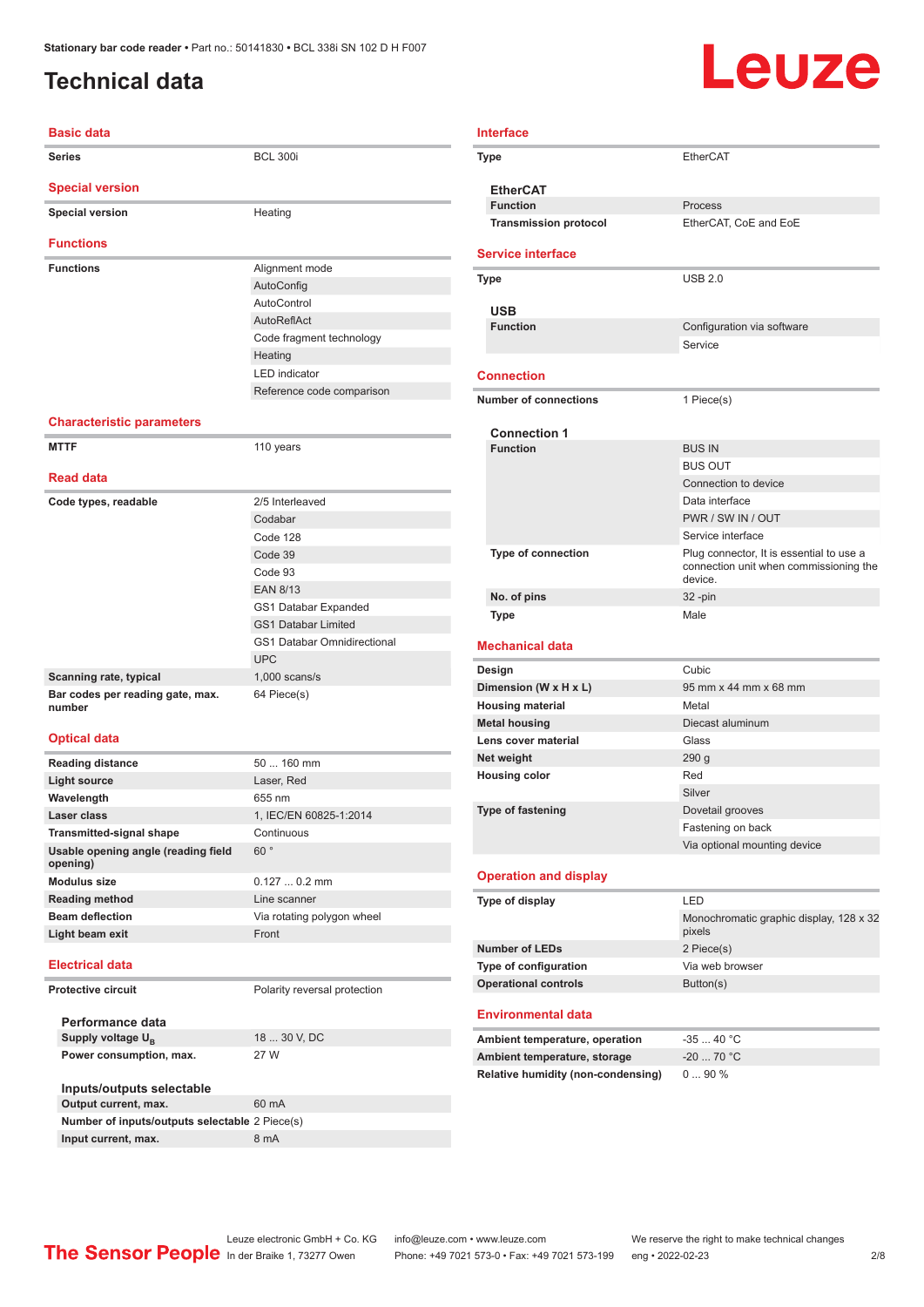### <span id="page-2-0"></span>**Technical data**

# Leuze

#### **Certifications**

| Degree of protection                                               | IP 65                    |
|--------------------------------------------------------------------|--------------------------|
| <b>Protection class</b>                                            | Ш                        |
| <b>Certifications</b>                                              | c UL US                  |
| Test procedure for EMC in accordance EN 55022                      |                          |
| with standard                                                      | EN 61000-4-2, -3, -4, -6 |
| Test procedure for shock in<br>accordance with standard            | IEC 60068-2-27, test Ea  |
| Test procedure for continuous shock<br>in accordance with standard | IEC 60068-2-29, test Eb  |
| Test procedure for vibration in<br>accordance with standard        | IEC 60068-2-6, test Fc   |

#### **Classification**

| <b>Customs tariff number</b> | 84719000 |
|------------------------------|----------|
| <b>ECLASS 5.1.4</b>          | 27280102 |
| <b>ECLASS 8.0</b>            | 27280102 |
| <b>ECLASS 9.0</b>            | 27280102 |
| ECLASS 10.0                  | 27280102 |
| <b>ECLASS 11.0</b>           | 27280102 |
| ECLASS 12.0                  | 27280102 |
| <b>ETIM 5.0</b>              | EC002550 |
| <b>ETIM 6.0</b>              | EC002550 |
| <b>ETIM 7.0</b>              | EC002550 |

#### **Dimensioned drawings**

All dimensions in millimeters

 $\overline{A}$ 





- A Optical axis
- B M4 thread (5 deep)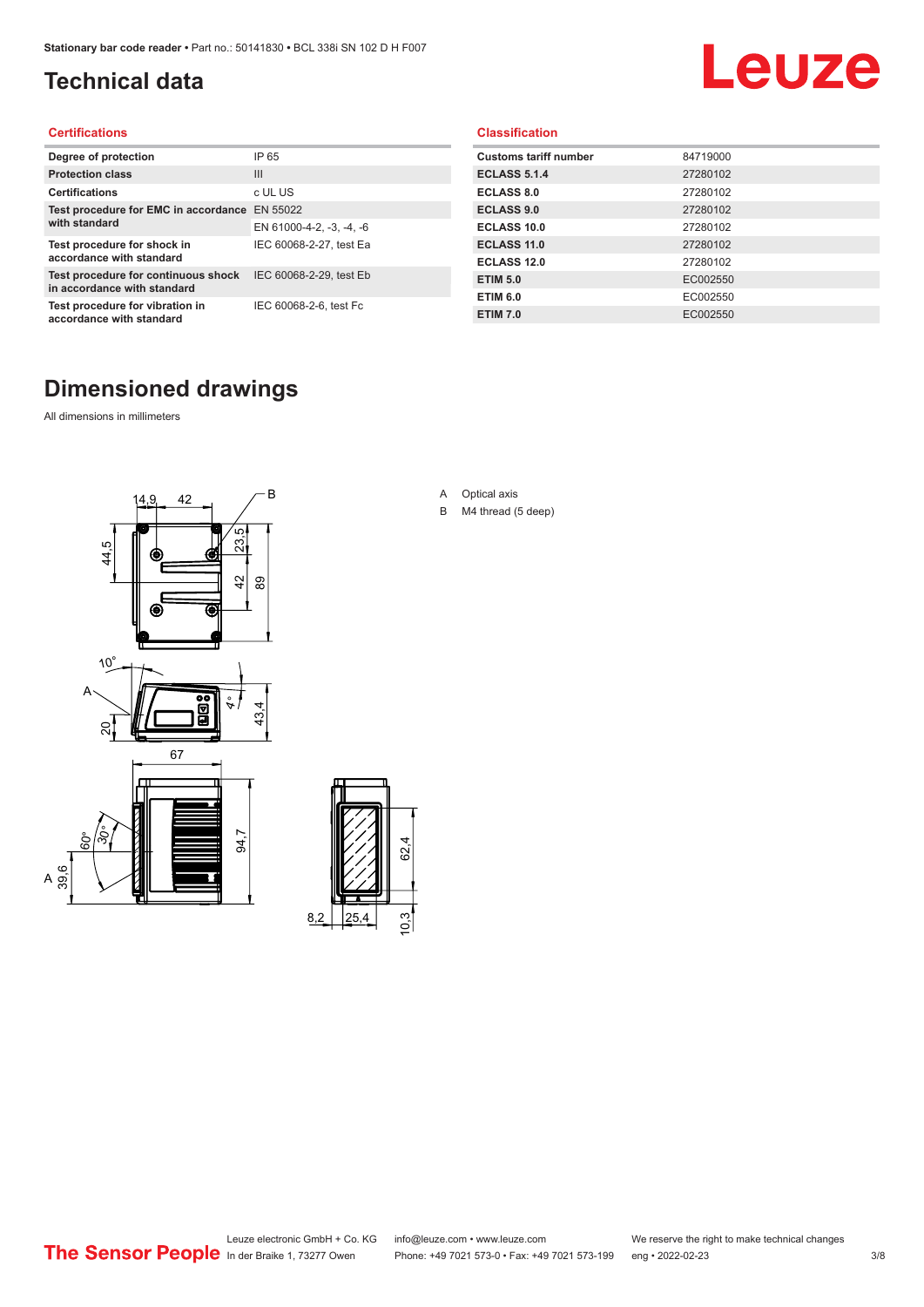#### <span id="page-3-0"></span>**Electrical connection**

## Leuze

#### **Connection 1**

| <b>Function</b>    | <b>BUS IN</b>                                                              |
|--------------------|----------------------------------------------------------------------------|
|                    | <b>BUS OUT</b>                                                             |
|                    | Connection to device                                                       |
|                    | Data interface                                                             |
|                    | PWR / SW IN / OUT                                                          |
|                    | Service interface                                                          |
| Type of connection | Plug connector                                                             |
| Type of connection | It is essential to use a connection unit when<br>commissioning the device. |
| No. of pins        | $32 - pin$                                                                 |
| <b>Type</b>        | Male                                                                       |

#### **Diagrams**

#### Reading field curve



x Reading field distance [mm]

y Reading field width [mm]

### **Operation and display**

| <b>LED</b> |  | <b>Display</b>                        | <b>Meaning</b>                  |  |
|------------|--|---------------------------------------|---------------------------------|--|
| <b>PWR</b> |  | Green, flashing                       | Device ok, initialization phase |  |
|            |  | Green, continuous light               | Device OK                       |  |
|            |  | Green, briefly off - on               | Reading successful              |  |
|            |  | green, briefly off - briefly red - on | Reading not successful          |  |
|            |  | Orange, continuous light              | Service mode                    |  |
|            |  |                                       |                                 |  |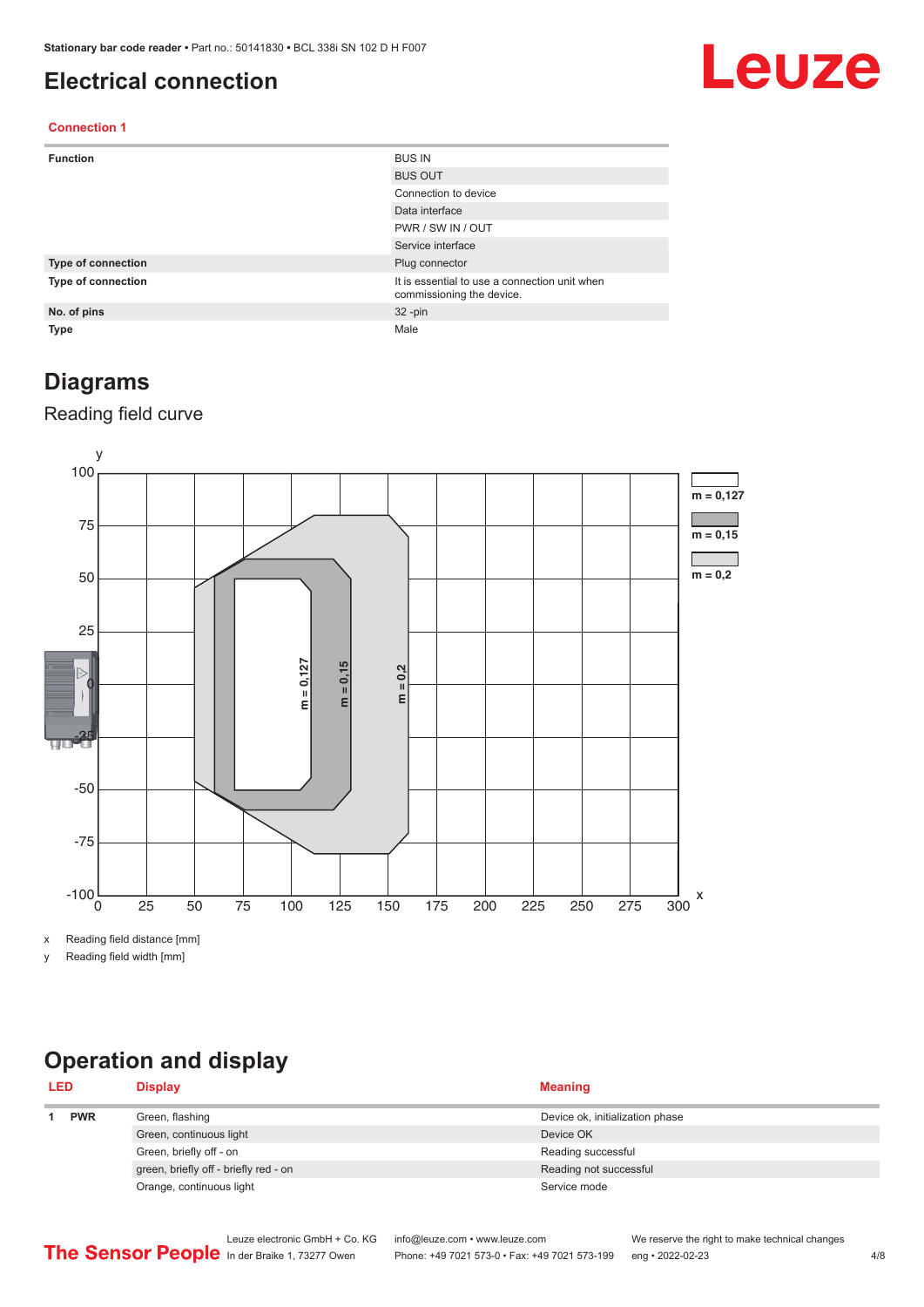#### **Operation and display**

#### <span id="page-4-0"></span>Leuze **LED Display Meaning 1 PWR** Red, flashing **Device OK, warning set** Device OK, warning set Red, continuous light Error, device error **2 BUS** Green, flashing **Initialization** Initialization Green, continuous light Bus operation of Bus operation of Bus operation of Bus operation of

Red, flashing Communication error communication error communication error communication error Red, continuous light Bus error

#### **Part number code**

Part designation: **BCL XXXX YYZ AAA BB CCCC**

| <b>BCL</b>  | <b>Operating principle</b><br>BCL: bar code reader                                                                                                                                                                                       |
|-------------|------------------------------------------------------------------------------------------------------------------------------------------------------------------------------------------------------------------------------------------|
| <b>XXXX</b> | Series/interface (integrated fieldbus technology)<br>300i: RS 232 / RS 422 (stand-alone)<br>301i: RS 485 (multiNet slave)<br>304i: PROFIBUS DP<br>308i: EtherNet TCP/IP, UDP<br>338i: EtherCAT<br>348i: PROFINET RT<br>358i: EtherNet/IP |
| YY          | <b>Scanning principle</b><br>S: line scanner (single line)<br>R1: line scanner (raster)<br>O: oscillating-mirror scanner (oscillating mirror)                                                                                            |
| z           | <b>Optics</b><br>N: High Density (close)<br>M: Medium Density (medium distance)<br>F: Low Density (remote)<br>L: Long Range (very large distances)<br>J: ink-jet (depending on the application)                                          |
| <b>AAA</b>  | Beam exit<br>100: lateral<br>102: front                                                                                                                                                                                                  |
| <b>BB</b>   | <b>Special equipment</b><br>D: With display<br>H: With heating<br>DH: optionally with display and heating<br>P: plastic exit window                                                                                                      |
| CCCC        | <b>Functions</b><br>F007: optimized process data structure                                                                                                                                                                               |
| $M = 4.4$   |                                                                                                                                                                                                                                          |

| <b>Note</b> |                                                                                              |
|-------------|----------------------------------------------------------------------------------------------|
|             | ∜ A list with all available device types can be found on the Leuze website at www.leuze.com. |

#### **Notes**

| Observe intended use!                                                                                                                                                                                                            |
|----------------------------------------------------------------------------------------------------------------------------------------------------------------------------------------------------------------------------------|
| $\%$ This product is not a safety sensor and is not intended as personnel protection.<br>$\%$ The product may only be put into operation by competent persons.<br>$\%$ Only use the product in accordance with its intended use. |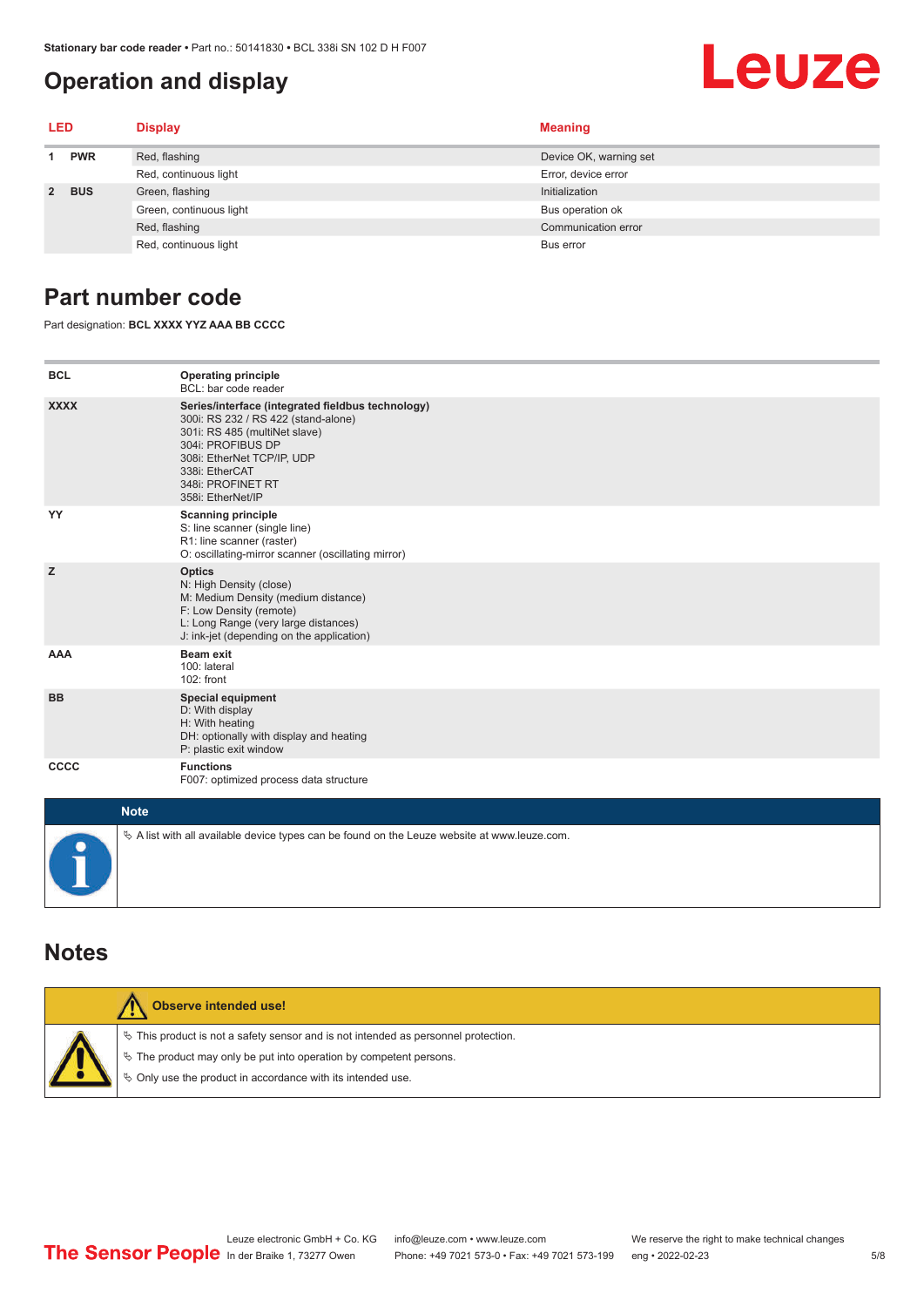#### <span id="page-5-0"></span>**Notes**

|   | <b>ATTENTION! LASER RADIATION - CLASS 1 LASER PRODUCT</b>                                                                                                                                                                                                  |
|---|------------------------------------------------------------------------------------------------------------------------------------------------------------------------------------------------------------------------------------------------------------|
|   | The device satisfies the requirements of IEC/EN 60825-1:2014 safety requlations for a product of laser class 1 and complies with 21 CFR 1040.10 except<br>for conformance with IEC 60825-1 Ed. 3., as described in Laser Notice No. 56, dated May 8, 2019. |
| X | $\&$ Observe the applicable statutory and local laser protection regulations.                                                                                                                                                                              |
|   | $\%$ The device must not be tampered with and must not be changed in any way.<br>There are no user-serviceable parts inside the device.<br>Repairs must only be performed by Leuze electronic GmbH + Co. KG.                                               |

#### **Accessories**

#### Connection technology - Connection cables

|      | Part no. | <b>Designation</b>      | <b>Article</b>   | <b>Description</b>                                                                                                                                                                            |
|------|----------|-------------------------|------------------|-----------------------------------------------------------------------------------------------------------------------------------------------------------------------------------------------|
| \ll. | 50132079 | KD U-M12-5A-V1-<br>050  | Connection cable | Connection 1: Connector, M12, Axial, Female, A-coded, 5-pin<br>Connection 2: Open end<br>Shielded: No<br>Cable length: 5,000 mm<br>Sheathing material: PVC                                    |
|      | 50135074 | KS ET-M12-4A-P7-<br>050 | Connection cable | Suitable for interface: Ethernet<br>Connection 1: Connector, M12, Axial, Male, D-coded, 4-pin<br>Connection 2: Open end<br>Shielded: Yes<br>Cable length: 5,000 mm<br>Sheathing material: PUR |

### Connection technology - Interconnection cables

|   |           | Part no. | <b>Designation</b>                     | <b>Article</b>        | <b>Description</b>                                                                                                                                                                                                               |
|---|-----------|----------|----------------------------------------|-----------------------|----------------------------------------------------------------------------------------------------------------------------------------------------------------------------------------------------------------------------------|
| 肩 | $\Box$    | 50117011 | <b>KB USB A - USB</b><br>miniB         | Service line          | Suitable for interface: USB<br>Connection 1: USB<br>Connection 2: USB<br>Shielded: Yes<br>Cable length: 1,500 mm<br>Sheathing material: PVC                                                                                      |
|   |           | 50137078 | <b>KSS ET-M12-4A-</b><br>M12-4A-P7-050 | Interconnection cable | Suitable for interface: Ethernet<br>Connection 1: Connector, M12, Axial, Male, D-coded, 4-pin<br>Connection 2: Connector, M12, Axial, Male, D-coded, 4-pin<br>Shielded: Yes<br>Cable length: 5,000 mm<br>Sheathing material: PUR |
|   | t<br>Sepa | 50135081 | KSS ET-M12-4A-<br>RJ45-A-P7-050        | Interconnection cable | Suitable for interface: Ethernet<br>Connection 1: Connector, M12, Axial, Male, D-coded, 4-pin<br>Connection 2: RJ45<br>Shielded: Yes<br>Cable length: 5,000 mm<br>Sheathing material: PUR                                        |

Leuze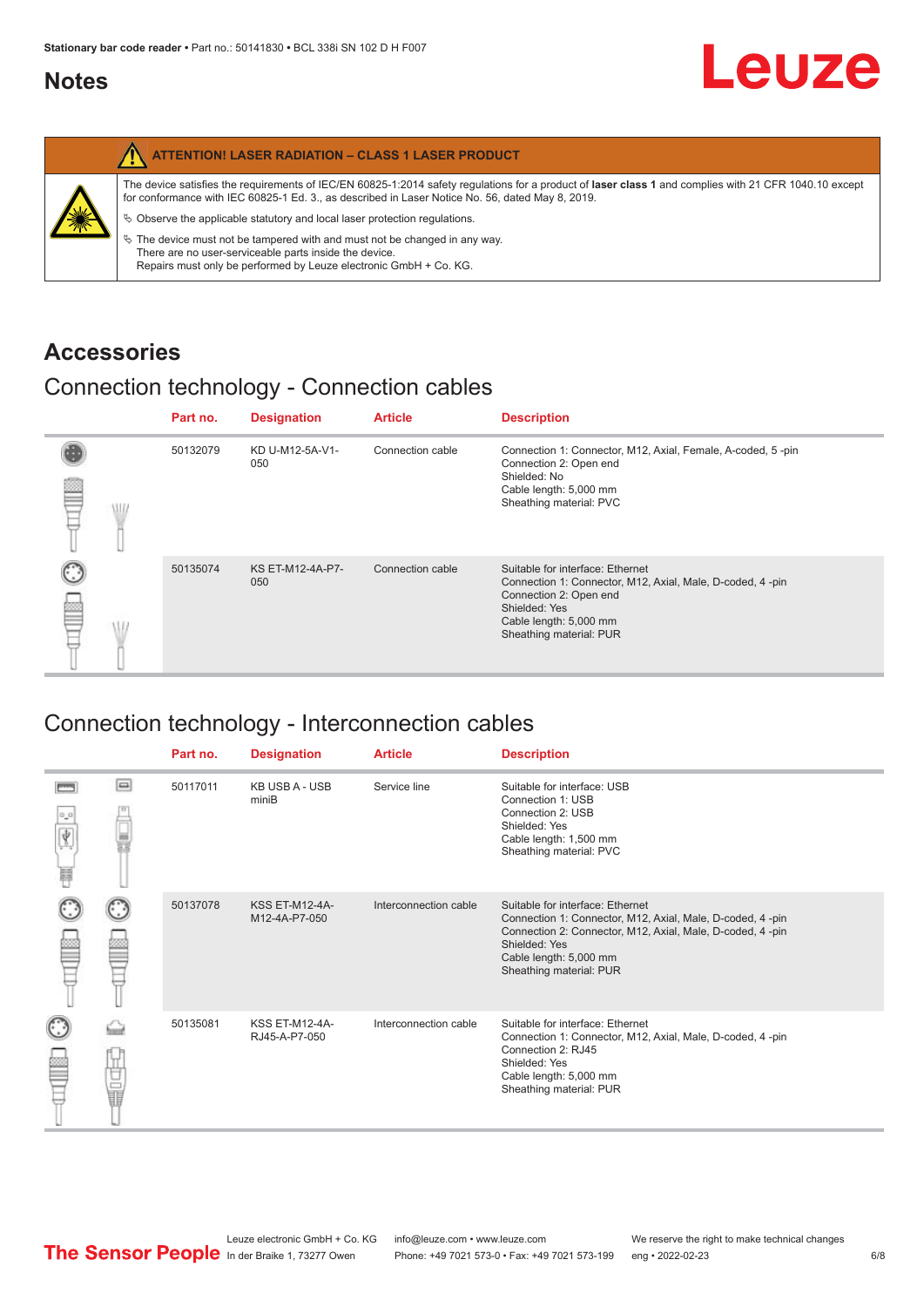## Leuze

#### **Accessories**

### Connection technology - Connection boxes

| Part no.   | <b>Designation</b> | <b>Article</b>  | <b>Description</b>                                                                                                                                         |
|------------|--------------------|-----------------|------------------------------------------------------------------------------------------------------------------------------------------------------------|
| 50134929 * | ME 338 103         | Connection unit | Suitable for: BCL 338i, BPS 338i<br>Suitable for interface: EtherCAT<br>Number of connections: 4 Piece(s)<br>Connection: Cable with connector, M12, 900 mm |
| 50134927 * | ME 338 104         | Connection unit | Suitable for: BCL 338i<br>Suitable for interface: EtherCAT<br>Number of connections: 5 Piece(s)<br>Connection: Cable with connector, M12, 900 mm           |
| 50134928 * | ME 338 214         | Connection unit | Suitable for: BCL 338i<br>Suitable for interface: EtherCAT<br>Number of connections: 5 Piece(s)<br>Connection: Cable with connector, M12, 600 mm           |
| 50134931 * | MK 338             | Connection unit | Suitable for: BCL 338i, BPS 338i<br>Suitable for interface: EtherCAT<br>Number of connections: 4 Piece(s)<br>Connection: Terminal                          |
| 50134930 * | <b>MS 338</b>      | Connection unit | Suitable for: BCL 338i, BPS 338i<br>Suitable for interface: EtherCAT<br>Number of connections: 4 Piece(s)<br>Connection: Connector, M12                    |

\* Necessary accessories, please order separately

#### Mounting technology - Mounting brackets

|              | Part no. | <b>Designation</b> | <b>Article</b>  | <b>Description</b>                                                                                                                                                                            |
|--------------|----------|--------------------|-----------------|-----------------------------------------------------------------------------------------------------------------------------------------------------------------------------------------------|
| $\sim$<br>ı. | 50121433 | BT 300 W           | Mounting device | Design of mounting device: Angle, L-shape<br>Fastening, at system: Through-hole mounting<br>Mounting bracket, at device: Screw type<br>Type of mounting device: Adjustable<br>Material: Metal |

#### Mounting technology - Rod mounts

| Part no. | <b>Designation</b> | <b>Article</b>  | <b>Description</b>                                                                                                                                                                                                                                                |
|----------|--------------------|-----------------|-------------------------------------------------------------------------------------------------------------------------------------------------------------------------------------------------------------------------------------------------------------------|
| 50121435 | BT 56 - 1          | Mounting device | Functions: Static applications<br>Design of mounting device: Mounting system<br>Fastening, at system: For 12 mm rod, For 14 mm rod, For 16 mm rod<br>Mounting bracket, at device: Clampable<br>Material: Metal<br>Tightening torque of the clamping jaws: $8 N·m$ |